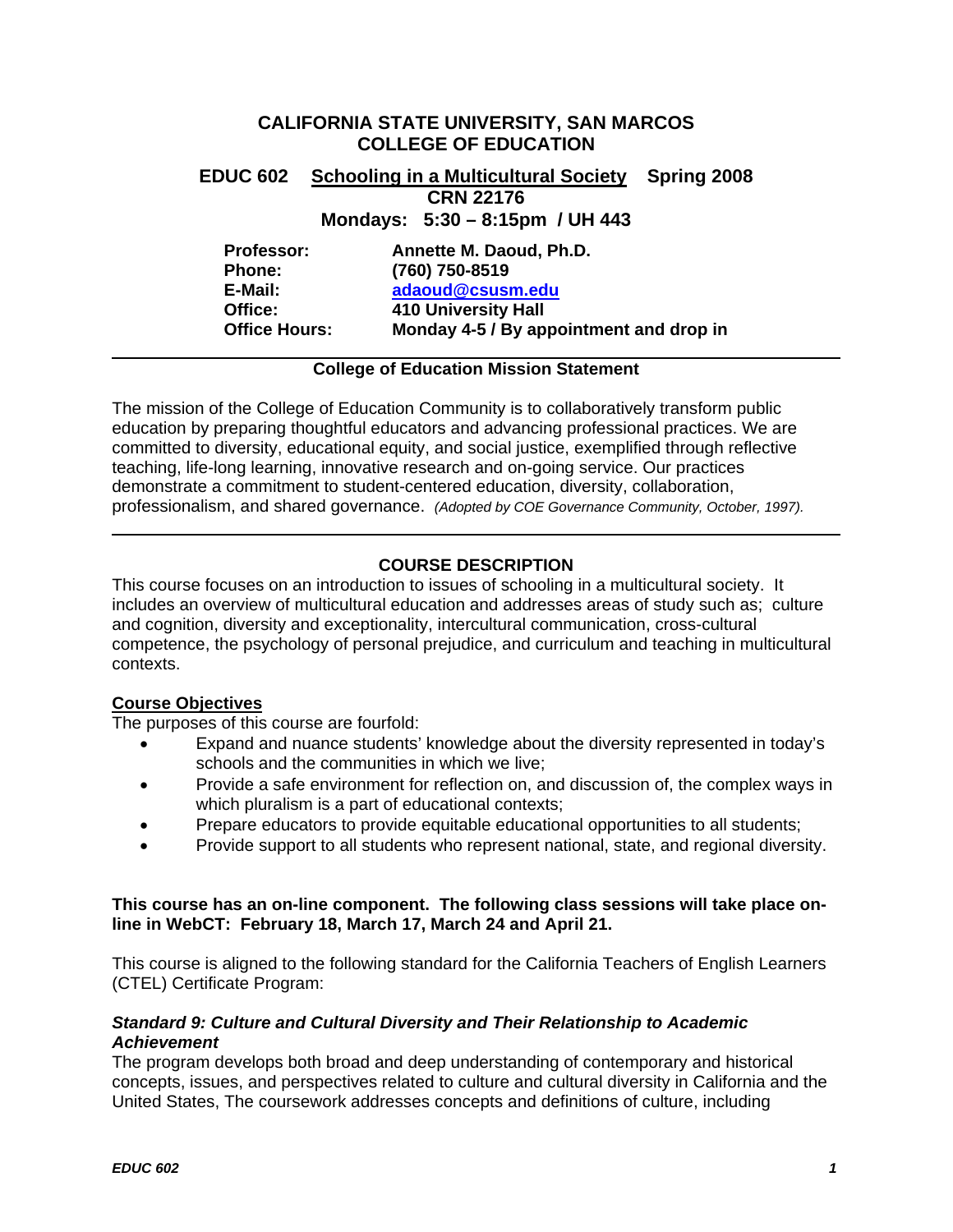universal features of cultures (e.g., ethnocentrism, acculturation, cultural pluralism and congruence, intragroup and intergroup differences, impact of geography on cultural forms and practices). The coursework requires candidates to explore how cross-cultural contact and acculturation are affected by issues of power and status, psychological and social-emotional issues, and by social and economic factors. The program requires candidates to develop an understanding of major demographic trends related to linguistic and cultural diversity, as well as current trends and features of migration and immigration in California and in the United States. The coursework teaches candidates to develop conceptual understanding and requires them to demonstrate applied knowledge of cultural similarities and differences in communication styles, strategies for fostering positive crosscultural interactions among culturally diverse students, and challenges involved in cultural contact. The coursework also requires candidates to analyze how this knowledge can be directly applied to instruction of English Learners in order to support student development and learning.

# *Standard 10: Culturally Inclusive Instruction*

The program provides candidates with conceptual understanding of culturally inclusive instruction and the important role that culture plays in school and classroom settings, and teaches candidates strategies on how to acquire in-depth knowledge of English learners' home cultures and cultural experiences. The program requires candidates to examine their own cultural beliefs, attitudes, and assumptions and how this assumptions impact student learning and achievement. The coursework has candidates demonstrate how to apply this knowledge to create culturally inclusive learning environments in the classroom and school (e.g., setting high expectations for all students, having high levels of respect for cultural and linguistic diversity). The program teaches candidates how to apply culturally responsive practices that involve families and the community in decision-making processes and in students' learning. The program requires candidates to demonstrate understanding of the features, goals, and outcomes of different approaches to multicultural curriculum and how to implement strategies that reflect an inclusive approach with regard to students cultural and language backgrounds. Candidates are taught how to apply knowledge of culturally influenced learning styles and to apply knowledge of English learners' cultural backgrounds and experiences to instructional planning and implementation.

# **GENERAL CONSIDERATIONS Outcomes and Standards**

The context for, and scope of this course is aligned with standards for the California Teachers of English Learners (CTEL) which leads to CLAD certification, as articulated by the California Commission on Teacher Credentialing (CTC), and as approved by the faculty of the College of Education in development of the program approval documents. Further consideration has been given to the alignment of standards for multicultural education as articulated by the National Council for Accreditation of Teacher Education (NCATE), the Interstate New Teacher Assessment and Support Consortium (INTASC), and the National Board for Professional Teaching Standards (NBPTS).

# **Students with Disabilities Requiring Reasonable Accommodations**

Students with disabilities who require reasonable accommodations must be approved for services by providing appropriate and recent documentation to the Office of Disable Student Services (DSS). This office is located in Craven Hall 5205, and can be contacted by phone at (760) 750-4905, or TTY (760) 750-4909. Students authorized by DSS to receive reasonable accommodations should meet with their instructor during office hours or, in order to ensure confidentiality, in a more private setting.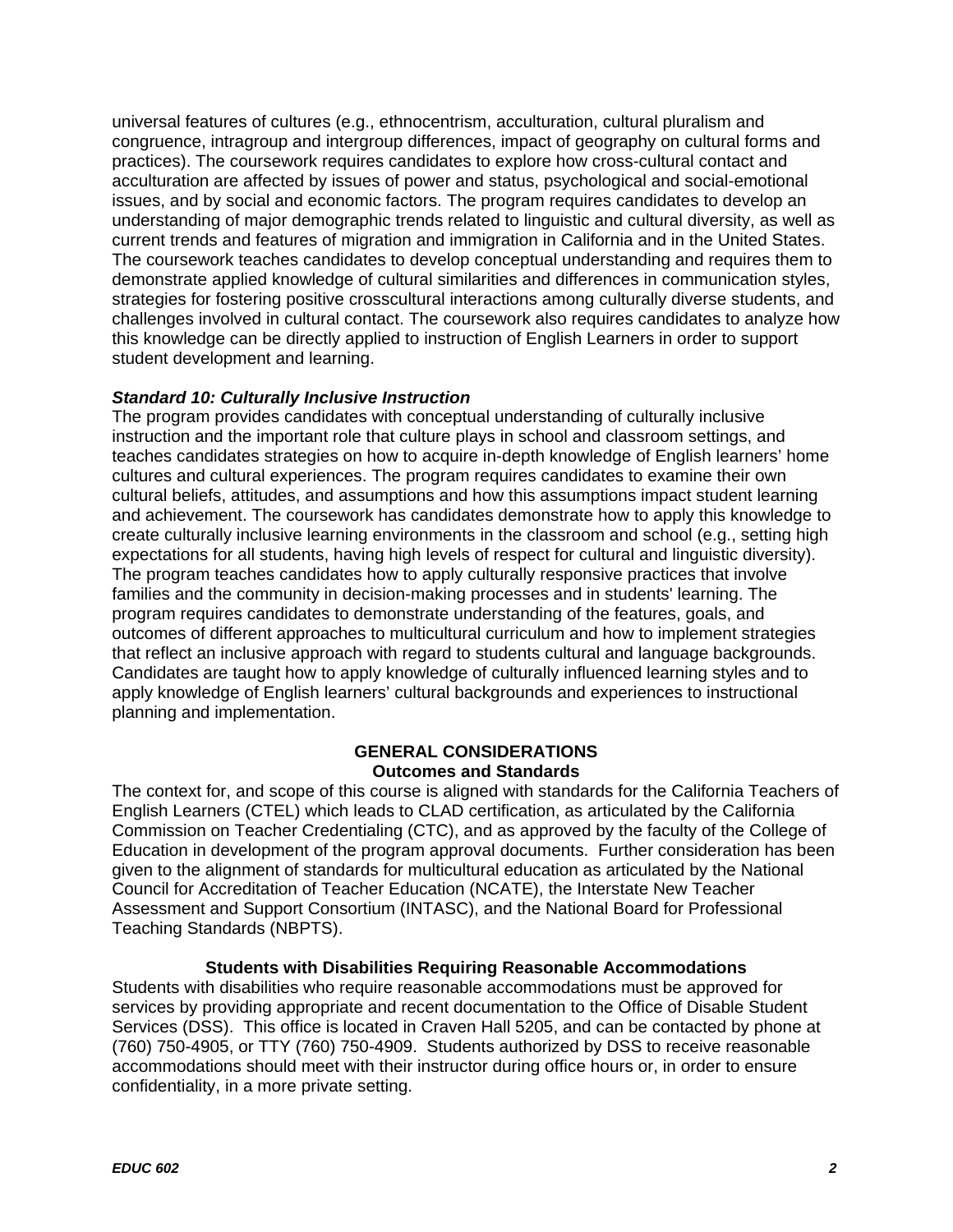# **CSUSM Academic Honesty Policy**

"Students will be expected to adhere to standards of academic honesty and integrity, as outlined in the Student Academic Honesty Policy. All written work and oral presentation assignments must be original work. All ideas/materials that are borrowed from other sources must have appropriate references to the original sources. Any quoted material should give credit to the source and be punctuated with quotation marks.

Students are responsible for honest completion of their work including examinations. There will be no tolerance for infractions. If you believe there has been an infraction by someone in the class, please bring it to the instructor's attention. The instructor reserves the right to discipline any student for academic dishonesty in accordance with the general rules and regulations of the university. Disciplinary action may include the lowering of grades and/or the assignment of a failing grade for an exam, assignment, or the class as a whole." Incidents of Academic Dishonesty will be reported to the Dean of Students. Sanctions at the University level may include suspension or expulsion from the University.

# **Plagiarism:**

As an educator, it is expected that each student will do his/her own work, and contribute equally to group projects and processes. Plagiarism or cheating is unacceptable under any circumstances. If you are in doubt about whether your work is paraphrased or plagiarized see the Plagiarism Prevention for Students website http://library.csusm.edu/plagiarism/index.html. If there are questions about academic honesty, please consult the University catalog.

# **Appeals**

Every student has the right to appeal grades, or appeal for redress of grievances incurred in the context of any class. Disputes may be resolved informally with the professor, or through the formal grades appeal process. For the latter, consult Dr. Kelly, Associate Dean.

#### **Writing**

Writing requirements for this class will be met as described in the assignments. Every course at the university, including this one, must have a writing requirement of at least 2500 words.

# **College of Education Attendance Policy**

Due to the dynamic and interactive nature of courses in the College of Education, all students are expected to attend all classes and participate actively. At a minimum, students must attend more than 80% of class time, or s/he **may not receive a passing grade** for the course at the discretion of the instructor. Individual instructors may adopt more stringent attendance requirements. Should the student have extenuating circumstances, s/he should contact the instructor as soon as possible. (*Adopted by the COE Governance Community, December, 1997*).

### **COURSE REQUIREMENTS**

## *NOTE: I RESERVE THE RIGHT TO CHANGE, ADD TO, OR DELETE ANY MATERIAL OR ASSIGNMENT FROM THE COURSE.*

This course is structured as a graduate-level seminar. The success of a seminar is dependent upon each and every participant being prepared. My role will be to "facilitate" and to intervene as necessary to prompt a topic. I do not intend to lecture each week, or to be the focus of the class. You will work to develop your **knowledge base** through the readings, discussions and presentations.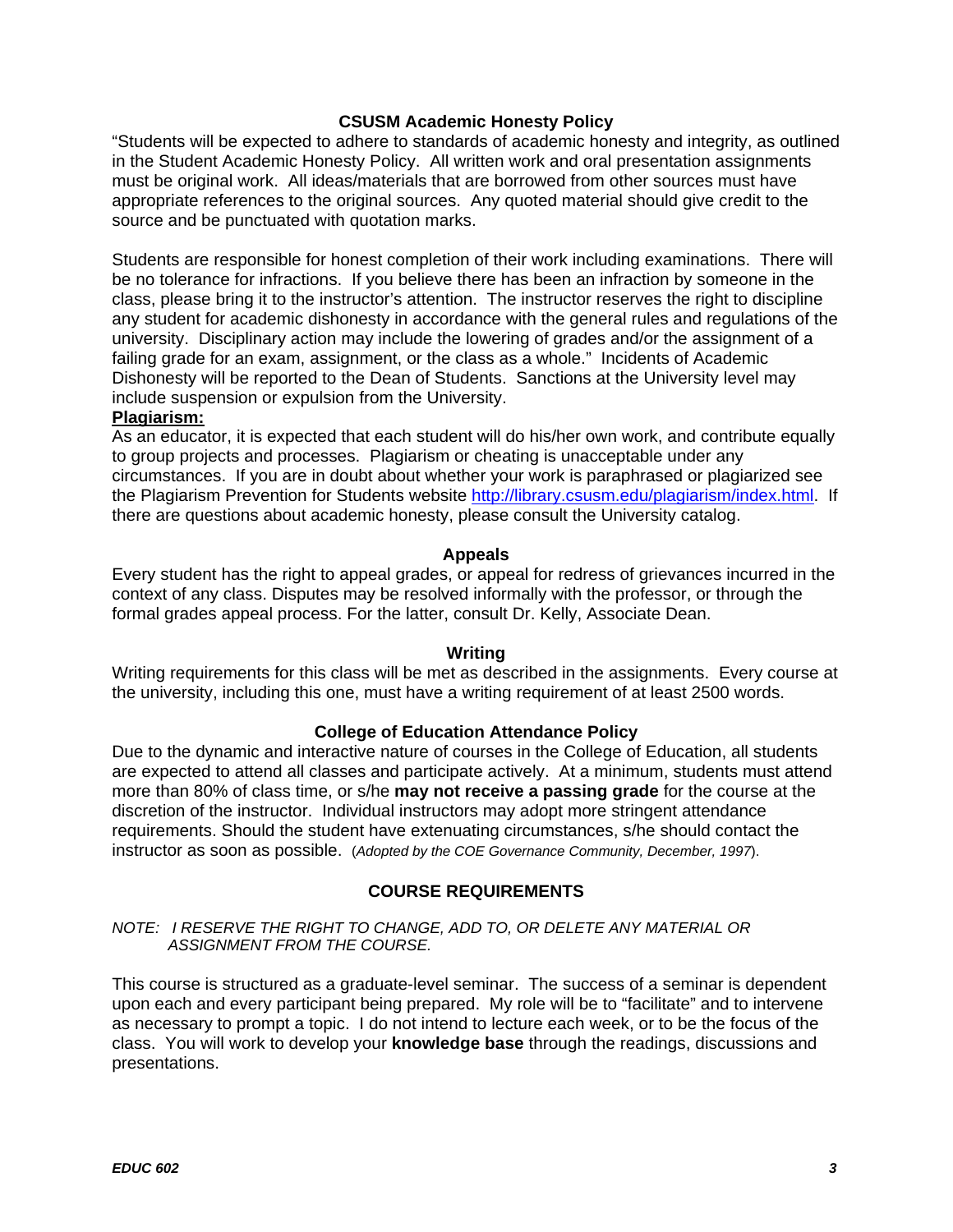# **Required Texts**

Nieto, S. (2003). *What Keeps Teachers Going?* New York, NY: Teachers College Press. ISBN 0-8077-4311-9

Ooka Pang, V. (2005). Multicultural Education: A Caring-Centered, Reflective Approach. Second Edition. Boston, MA: McGraw Hill. **ISBN 0-07-282788-2** 

Wink, J. (2004). *Critical Pedagogy: Notes From the Real World*. Third Edition. Boston, MA: Allyn & Bacon. **ISBN 020541818X** 

# **Grading Policy**

All assignments are due on the dates indicated below. Assignments turned in late will not receive full credit. Please manage your time and plan accordingly. Assignments must be typewritten, double-spaced and with standard margins unless completed in class. It is expected that all assignments will reflect university level composition.

The following grading scale will be used:

| $92 - 100$ | - A:  | $82 - 87$ | - B:    |
|------------|-------|-----------|---------|
| $90-91$    | - A-: | $80 - 81$ | В-      |
| 88 - 89    | – B+: | 79-below  | Failing |

# **DESCRIPTION OF ASSIGNMENTS**

# 1. Attendance and Class Participation **10 10** points

You are expected to attend all class sessions and participate actively in discussions and activities both on-line and in-class. In order to do so, you are expected to complete all required readings by the assigned date. *Missing more than one class, in person or on-line will result in a lower grade.* Being consistently late and/or leaving class early can also lower your grade. These measures should be viewed as taking appropriate individual responsibility for one's own learning in a democratic, collaborative and reciprocal-learning environment.

# **2.** Discussion Leader **10 points 10 points**

Individually or in pairs, students will lead a class discussion on assigned readings, choosing the aspects they wish to highlight in the readings for the discussion. *Each student or pair of students will turn in written questions they will use to lead their discussion.* Students may be asked to be discussion leaders multiple times during the semester (approximately 20 minutes).

**DUE: Throughout the course** 

# **3. "Hot Topics" in Education 10 points**

Individually or In pairs, students will have the opportunity to present a "hot topic" in the area of multicultural education / social justice and equity of their choosing to the class. You might consider a hot topic that is going on at your school site (for example, the achievement gap) and look at what is being said about this topic from multiple perspectives. Information provided in your presentation may help class members clarify the direction of their annotated bibliography or impact their social justice action plans.

You can find ideas for hot topics on the following websites: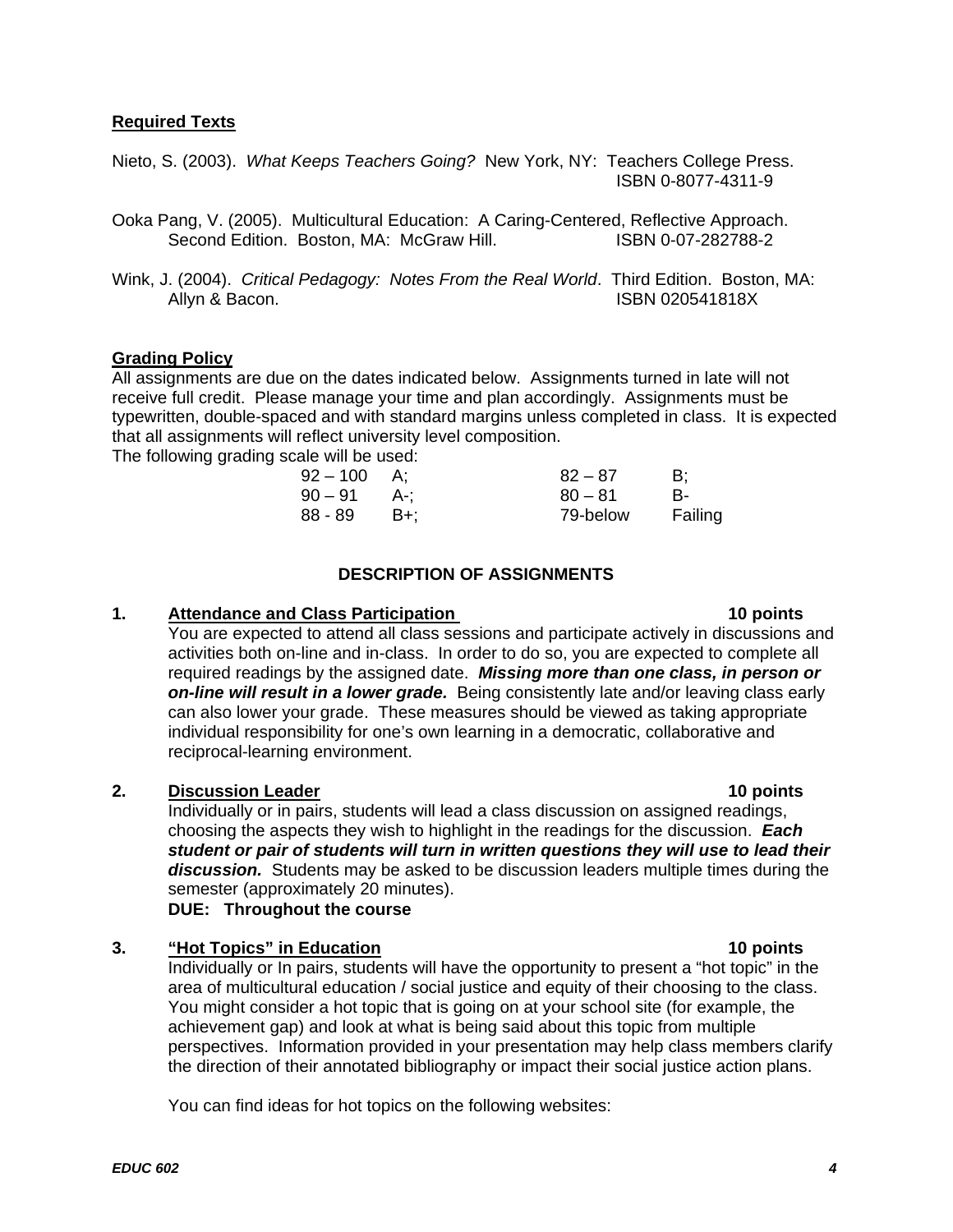San Diego Union Tribune www.signonsandiego.com

North County Times www.nctimes.com

Rethinking Schools www.rethinkingschools.com Education Week www.edweek.com

California Department of Education www.cde.ca.gov

Teaching Tolerance www.tolerance.org

# **DUE: On WebCT – March 17 (Session #9) and March 24 (Session #10)**

# **4. ELD Literacy Intervention Plan 20 Points**

The purpose for this assignment is for you to look at student achievement of culturally and linguistically diverse students over time to determine what happens to students within a system. The purpose is not to examine and criticize your school district. It is to look at opportunities made available to or denied children who are culturally and linguistically diverse.

# **Components of the project**

*Population:* Select a group of ethnically and linguistically diverse students in a grade level who have attended your school for at least three years. Do a review of their school history and success or lack of success.

*Data collection*: Consider the following:

- Testing process when the children entered school. Were they tested? Which test was used? Tested in their primary Language? In English? What were the scores? What do the scores mean?
- Placement issues. Where were the children placed? What kinds of classrooms?
- Services received: What kind of services did the children receive? Were any referred to Special Education? Why? Are any in the SST process? Why? How many have been placed in special education?
- Re-classification: Were the children ever re-classified? What process was followed and is typically followed in your district?
- Look at the grades the children received over three years and look for patterns in terms of achievement. Match the history of each child with the present achievement of each child. Are there differences? What growth occurred? Have their CELDT scores increased? Plateaued?
- Analyze the data that you have collected and discuss how these students have progressed through the system.
- Factors of retention: Were these students retained? How many? Why?

*Details*: Develop a literacy (listening, reading, writing and oral) plan for these children. What would you do to ensure equal access to grade level curriculum for these children? How will the state adopted materials be used to support academic growth? What additional support do these students need? How will you ensure that will happen? What support and accountability will be necessary to ensure equal access and success?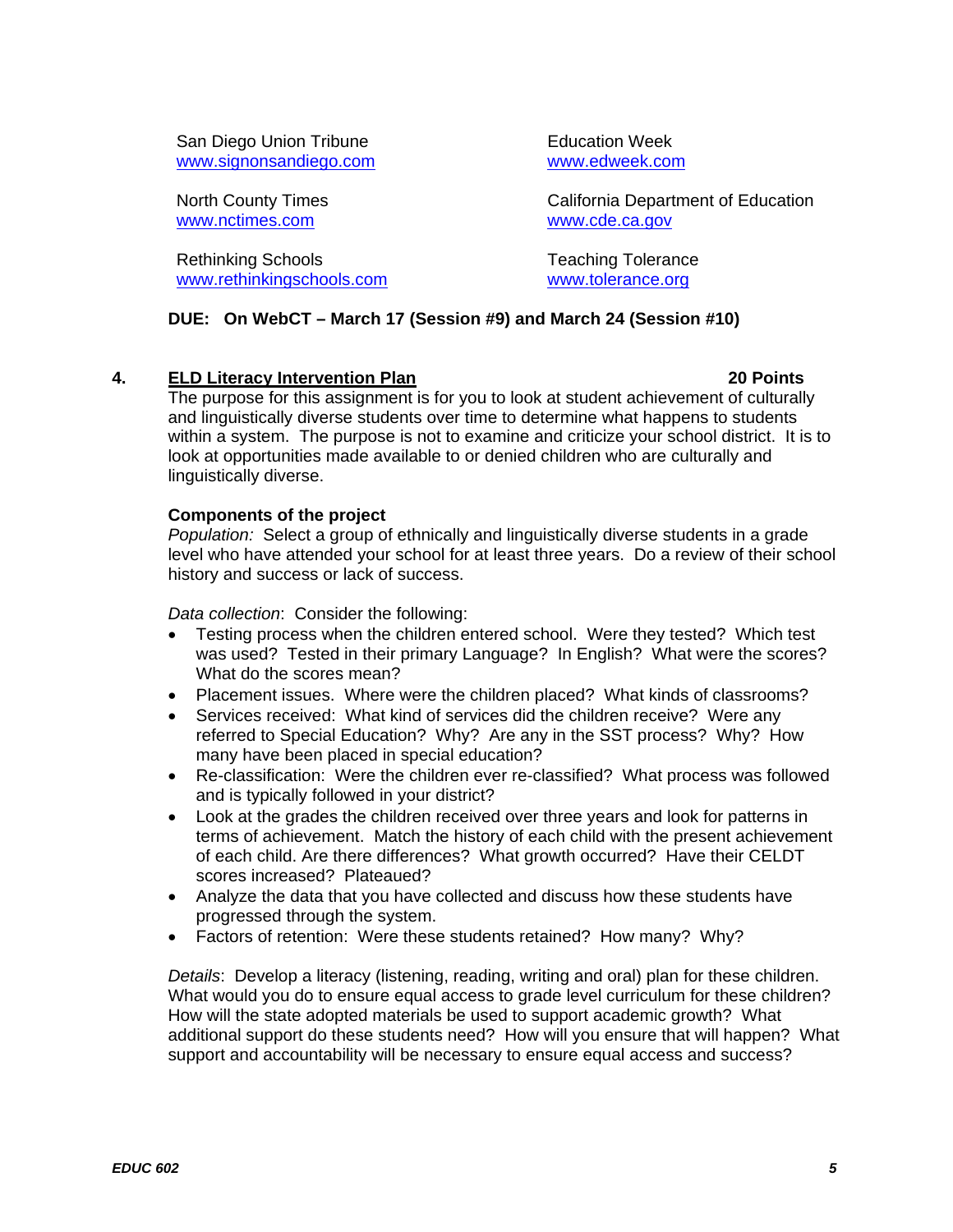*Successful completion of this assignment fulfills CTEL requirements for Standards 9 and 10. Students must post this assignment to their CTEL Portfolio as evidence they have met these standards.* 

*This assignment fulfills the requirement for the "Add On" Level I Mild/Moderate and Moderate/Severe Education Specialist Credential for candidates who do not hold a SB 2042 preliminary credential or a CLAD certificate to fulfill CCTC requirements to authorized the candidate to provide to English learners 1) instruction for English language development and 2) specifically designed content instruction delivered in English.* 

*This assignment fulfills the requirements for Literacy masters students in who are taking EDUC 602 in lieu of EDUC 627.* 

**DUE: March 8 – Session #8** 

# **5. Multicultural Resources / Annotated Bibliographies 20 points**

Each student will collect **3-4 peer-reviewed (minimum) multicultural resources** related to your area of emphasis. The multicultural resources you collect can be used as a basis for your thesis or project, or can focus on a specified topic which you can use in your classrooms, schools, and communities. Students will write an annotated bibliography for each resource using APA-style reference format which includes:

- **A** brief description of the study
- **Participants, setting and procedures of the study**
- **Methods used to collect data**
- Results of the study
- Your analysis of the study

Each student will share his/her annotations with everyone in the class - a hardcopy for a gallery walk presentation, and electronically through WebCT. **DUE: April 14 – Session #12** 

# **6. Critical Pedagogy/Social Justice Action Plan 30 Points**

Your final project is to develop an individual professional action that specifically addresses your new understandings of critical pedagogy in relation to schooling in a multicultural society. Hopefully our readings of critical pedagogy will bring to the table new questions and concerns about your classroom, your students, your school, your district, or your overall professional work. Based on these questions, develop a specific action plan that you could enact in your professional role. Our discussions throughout the semester should help you identify issues about your classroom, your students, your school, your district, the community and/or your overall professional work. Based on the issue you "name," you will develop a specific action plan that you can enact as a professional educator working towards social justice and equity.

Your final paper will consist of a 3-4 page paper discussing the issue you have identified (to name), your thoughts, research, discussion on the issue (to reflect critically) and a detailed description of your action plan (to act). You will present your action plans during the last class session.

**DUE: May 5 – Session #15**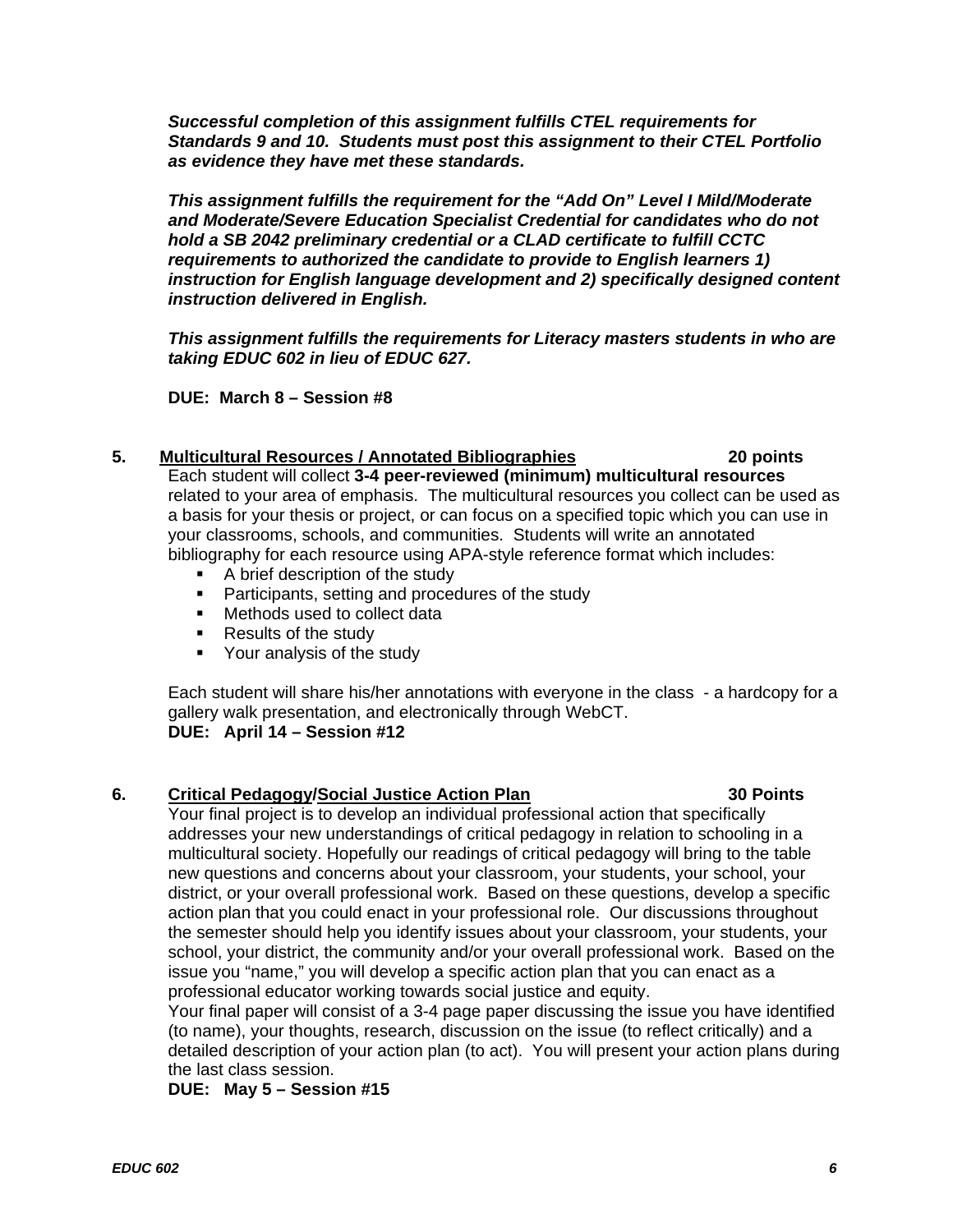# **WEEKLY READINGS / TOPICS**

NOTE: Assigned readings MUST be brought to ALL class sessions.

#### **Session #1: January 21 MLK's Birthday – NO CLASS**

Federal Holiday – No class session

## **Session #2: January 28 Multicultural Education and Identity Exploration**

Introductions / Syllabus Overview Conceptions / Misconceptions of Culture and Multicultural Education Identity Exploration

## **Please download the syllabus from the COE Website**

*Due next class (Session #3):* Ooka Pang: Chapters 1-2 / Chapters 3-4

#### **Sessions #3: February 4 Multicultural Education and Identity Exploration**

Discussion of the Readings

*In class assignment:* 

Data Café: Who Are Our Students? – Class participants analyze state, county, and local district English learner program data (i.e., SDAIE vs. ELD) to understand service options for English learners and knowledge of first and second language acquisition and how language literacy connects to second language.

Review of state and federal laws related to English learners, including students eligible for special education

*Due next class:* Ooka Pang: Chapters 5-6 McIntosh Article

#### **Sessions #4: February 11 Exploring Biases / The Challenge of Change**

Discussion of the Readings Exploring Our Own Biases White Privilege Prejudices and Stereotypes

*Due next class:* Ooka Pang: Chapters 7-8 / Chapters 9-10

#### **Sessions #5: February 18 The Challenge of Change / What Can I Do? (WebCT)**

Discussion of the Readings – Web CT Session Hidden Curriculum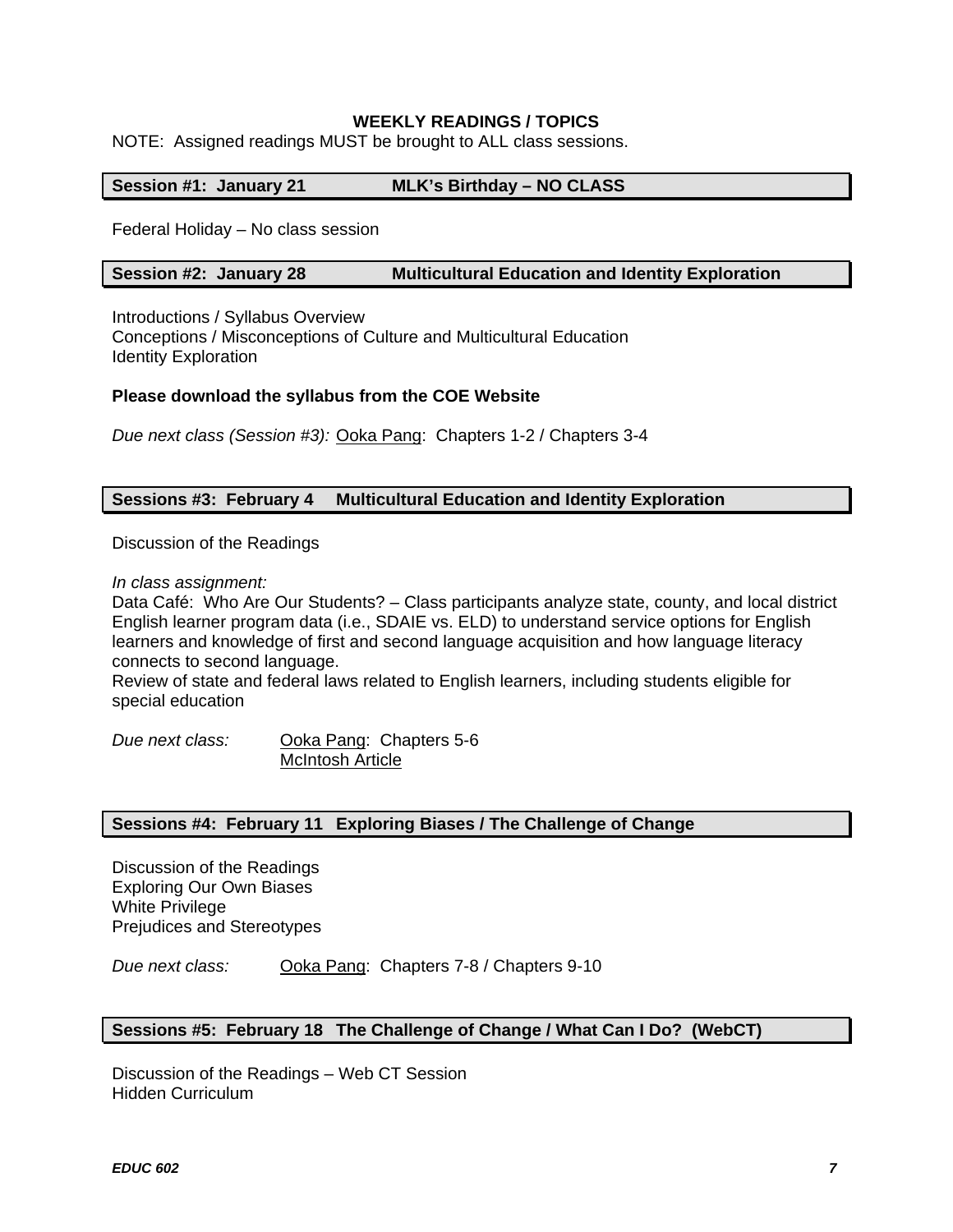School Cultures

*Due next class:* Ooka Pang: Chapters 11-12 Wink: Chapters 1-2 Ideas for Critical Pedagogy / Social Justice Action Plans

# **Sessions #6: February 25 Caring Centered Multicultural Education**

Discussion of the Readings Caring-Centered Multicultural Education Social Justice Action Plan Discussions

*Due next class:* Wink: Chapters 3-4 & 6 Draft: ELD Literacy Intervention Plan

### **Sessions #7: March 3 Critical Pedagogy**

Discussion of the Readings Critical Pedagogy A Framework for Social Justice Teaching as a Political Act Peer Group Work – Review and Analyze ELD Literacy Intervention Plans

*Due next class:* ELD Literacy Intervention Plan

# **Sessions #8: March 10 Critical Pedagogy**

Teaching English Learners ELD Literacy Intervention Plan Presentations Social Justice Action Plan Discussions

*Due next class:* Hot Topics in Education (Group #1)

# **Sessions #9: March 17 Critical Pedagogy (WebCT)**

Presentation and Discussion of Hot Topics in Education (Group #1)

*Due next class:* Hot Topics in Education (Group #2)

# **Sessions #10: March 24 Critical Pedagogy (WebCT)**

Presentation and Discussion of Hot Topics in Education (Group #2)